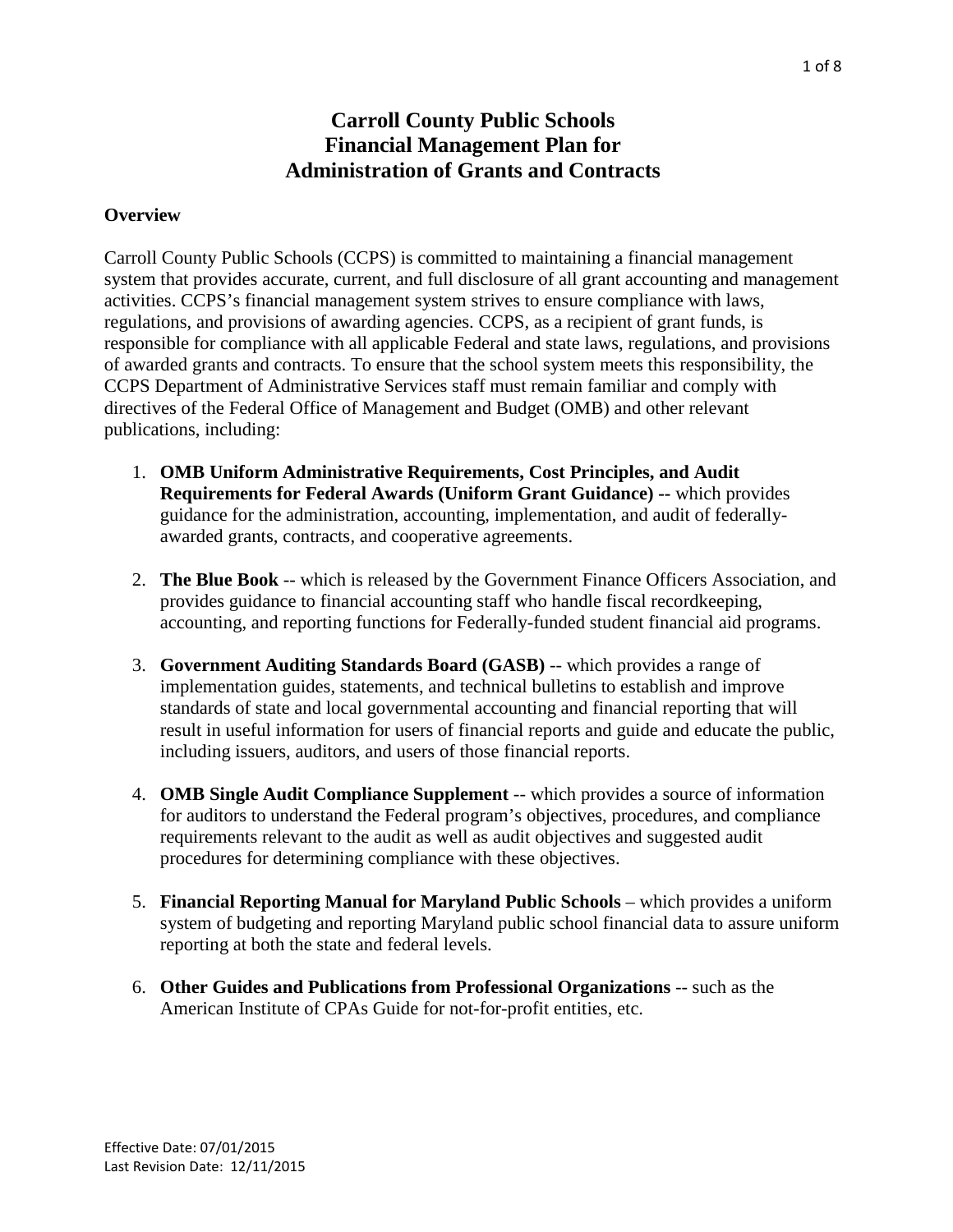CCPS receives grant awards from several agencies including Federal, state, and local governments as well as public/private foundations and associations. Categories of funding support include:

**Grant:** A financial assistance award given to the organization to carry out a programmatic purpose.

**Contract:** A mutually-binding legal agreement where the organization agrees to provide supplies or services and the funding source agrees to pay for them.

**Cooperative Agreement:** A legal agreement where the organization implements a program with the direct involvement of the funding source. This type of agreement is a grant-type instrument.

### **Standards for Financial Management System**

In accordance with OMB Uniform Administrative Guidance section 300.302 Financial Management, CCPS maintains a financial management system that provides for the following:

- 1. CCPS's financial management system, including records documenting compliance with Federal statues, regulations, and the terms and conditions of the Federal/Non-Federal award, is sufficient to permit the preparation of reports required by general and programspecific terms and conditions, and the tracing of funds to a level of expenditures adequate to establish that such funds have been used according to the Federal statutes, regulations, and the terms and conditions of the award, including those in the Uniform Grant Guidance.
- 2. CCPS's financial management system provides appropriate record management, including retention of records (see CCPS Record Retention Policy and Board of Education of Carroll County Data/Records Retention Policy [EHB]), as well as honoring requests for transfer of records, methods of collection, transmission and storage of information, access to records, and restriction on public access to records (pursuant to Uniform Grant Guidance sections 200.334, 200.335, 200.336, and 200.337, respectively).
- 3. CCPS's financial management system identifies, in its accounts, all Federal/Non-Federal awards received and expended and the Federal/Non-Federal programs under which they were received. Federal program and Federal award identification includes, as applicable, the Catalog of Federal Domestic Assistance number (CFDA), Federal award identification number (FAIN) and year, name of the Federal agency, and name of the pass-through entity, if any. Accordingly, the CCPS Office of Budget & Grants assigns the following grant revenue account numbers to each individual grant award:  $30 =$  Federal,  $20 =$  State funding,  $10 =$  all other funding sources. CCPS Office of Budget & Grants maintains centralized grant award files and also maintains a centralized grants database.
- 4. CCPS's financial management system includes an accurate, current, and complete disclosure of the financial results of each Federal award or program that allows for preparation of reports in accordance with the reporting requirements set forth in the Uniform Administrative Guidance 200.327 Financial reporting and 200.328 Monitoring and reporting program performance. CCPS uses and maintains records via the accrual method of accounting.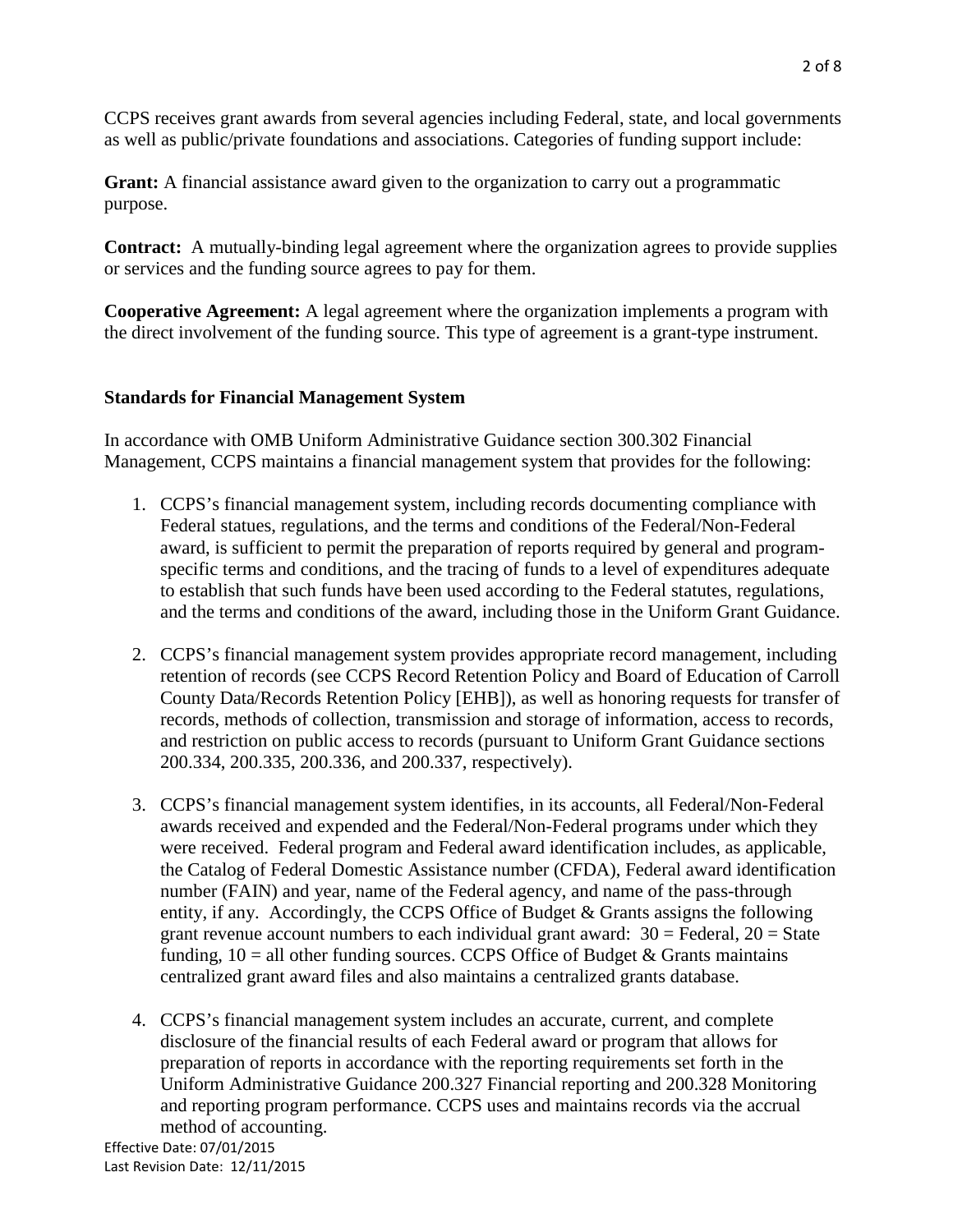- 5. CCPS maintains records that identify the source and application of funds for Federallyfunded activities. These records contain information pertaining to Federal awards, authorizations, obligations, unobligated balances, assets, expenditures, and income and interest; supported by source documentation.
- 6. CCPS maintains effective control over, and accountability for, all funds, property, and others assets. Property records are managed via CCPS's Accountability and Fixed Assets Inventory which records the following information: description of property, serial/ID number, source of funding, FAIN, who holds title, acquisition date, cost of property, use and condition, and disposal information. CCPS further safeguards all assets and assures that said assets are used solely for the authorized purposes.
- 7. CCPS maintains comparison of expenditures with budget amounts for each Federal award (via monthly budget variance reports which are generated and reviewed by the CCPS Office of Budget & Grants and the respective project coordinators).
- 8. CCPS maintains the following written procedures to implement the requirements of Uniform Guidance section 200.305 Payment:

CCPS has financial management systems that meet the standards for fund control and accountability, accounting for the receipt, obligation, and expenditure of funds. CCPS aims to minimize the time elapsing between the transfer of funds and disbursement by CCPS at all times. CCPS operations are generally based on the reimbursement method, meaning CCPS does not request payment until the funds have been disbursed by CCPS. Further, CCPS is aware that its allowable costs must not be withheld from Federal drawdowns at any time unless conditions or noncompliance issues are present.

When serving as a pass through entity and the reimbursement method is necessary, CCPS makes payment within 30 calendar days after receipt of documented, proper billing.

In the rare event that CCPS receives advance payment on a federal award, CCPS will adhere to all requirements in Uniform Guidance section 200.305 including: consolidating payments to cover anticipated cash needs for all Federal awards; and disbursing funds available from program income, if/when available, before requesting cash advance payments. Further, CCPS will use only insured, interest bearing accounts, as warranted and per 200.305, section 8, to house advance payments. CCPS will then remit interest earned on Federal advance payments annually to the Department of Health and Human Services, less up to \$500 annually for CCPS administrative purposes.

9. CCPS maintains the following written procedures for determining the allowability of costs in accordance with Subpart E—Cost Principles of the Uniform Administrative Guidance and terms and conditions of the award (more detail is included in the Determining Allowability of Costs document). CCPS strictly follows the Federal Office of Management and Budget Uniform Administrative Requirements, Cost Principles, and Audit Requirements for Federal awards Subpart E—Cost Principles when determining the allowability of costs charged to Federal awards. All costs charged to a Federal award must be allowable, allocable, and appropriate/reasonable.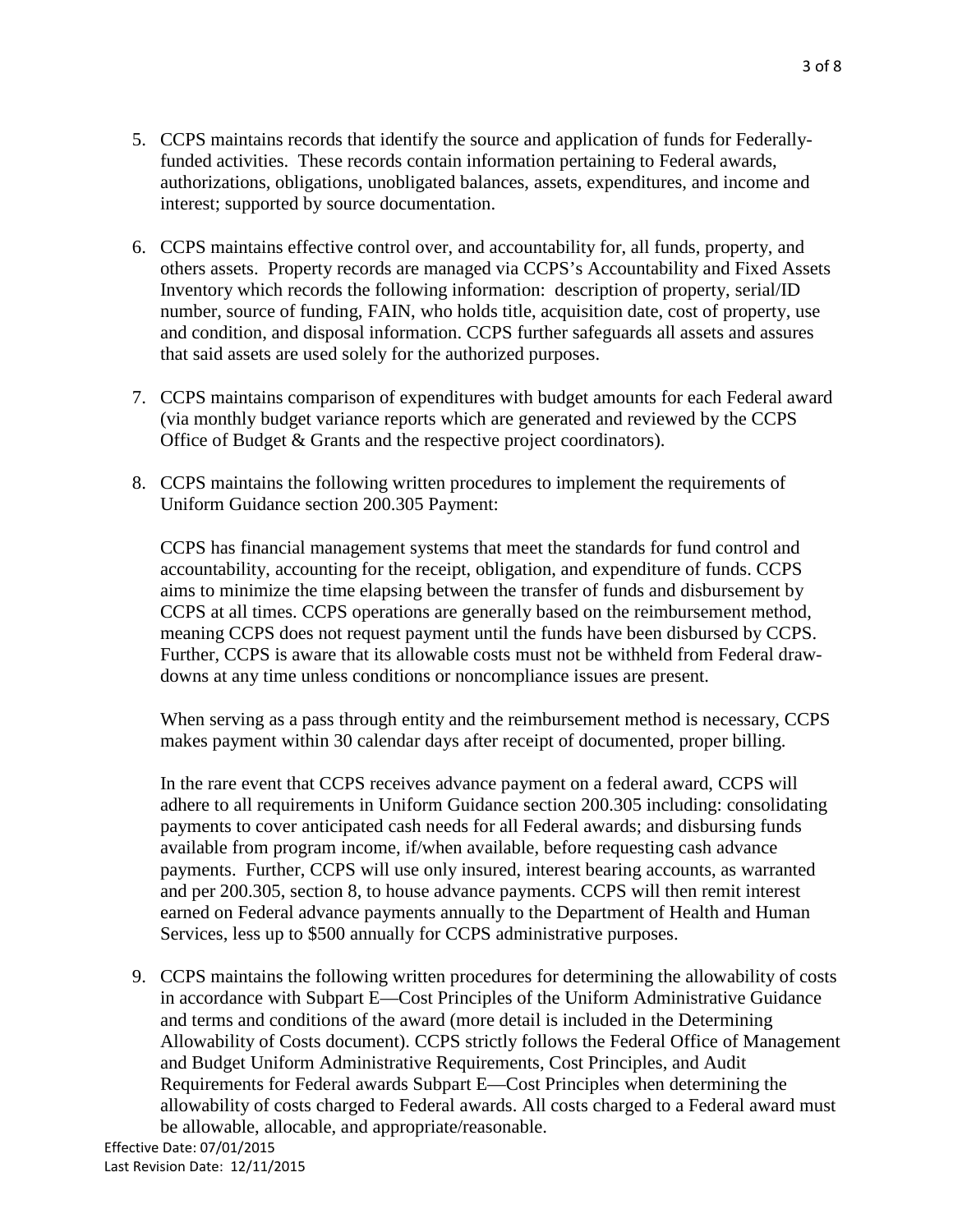- a. Allowable: Expenses charged to a sponsored award must meet the following allowability criteria: the costs must be reasonable, the costs must be given consistent treatment through application of those generally-accepted accounting principles appropriate to the circumstances, and the costs must conform to any limitations or exclusions set forth in the award/contract and the Cost Principles of the Uniform Grant Guidance.
- b. Allocable: The cost must be evaluated against the criterion of allocability. That is, the cost incurred must support or advance the work of a specific award. It also means the process of assigning a cost, or a group of costs, to one or more cost objectives, is in reasonable and realistic proportion to the benefit provided or other equitable relationship.
- c. Reasonable: The cost must be able to withstand public scrutiny, i.e., objective individuals not affiliated with the institution would agree that a cost is appropriate on a sponsored award or as a component in its cost proposal.
- 10. CCPS maintains a robust system of internal controls consisting of policies, procedures, and internal systems. CCPS policies, procedures, and internal systems work together, providing a series of controls, checks, and balances to ensure compliance with Uniform Guidance section 200.303 Internal controls by:
	- a. Managing the Federal award in compliance with Federal statutes, regulations, and the terms and conditions of award.
	- b. Complying with Federal statutes, regulations, and terms and conditions of award.
	- c. Evaluating and monitoring CCPS's compliance with statues, regulations, and terms and conditions of award.
	- d. Taking prompt action when instances of noncompliance are identified.
	- e. Taking reasonable measures to safeguard protected personally identifiable information and any other information deemed sensitive by the funding source.

### **Preparation and Review of Proposals**

Individual project coordinators are responsible for preparing proposals for projects they intend to pursue, with the option of grantsmanship technical assistance from the Office of Budget & Grants. All proposals and particularly each proposal budget must be reviewed, cleared, and placed on file within the CCPS Office of Budget & Grants prior to submission to the targeted funding agency/source. Finalized proposals must also be reviewed and signed-off prior to submission by the respective internal chain-of-command plus any related staff members, via CCPS's Grant Office Proposal Summary Form and process.

Any funds to be expended at the school level must have an expenditure plan approved by the project coordinator that aligns with the overall grant budget. If awarded, expenditures will be reviewed by the project coordinator.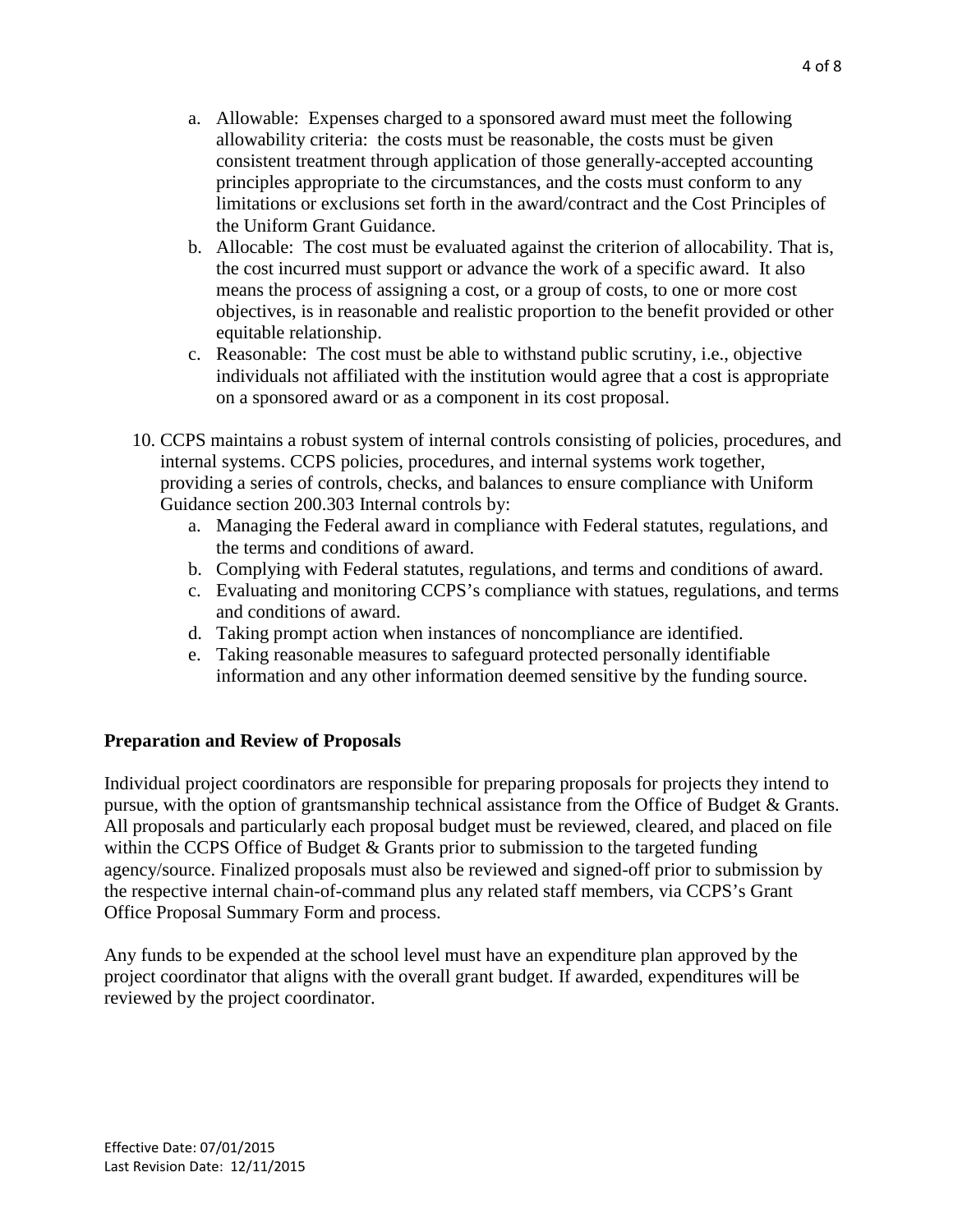### **Post-Award Procedures**

Upon notice of award, the Office of Budget & Grants complete the following:

- 1. Verify the specifications of the award (i.e., compare the terms, time periods, approved budget amounts, and expected expenditures per the award to the original request). A CFDA number and FAIN are noted and recorded on each Federal award.
- 2. Create new general and subsidiary ledger account numbers. Review the propriety of budgeted account codes established for all receipt and expenditure categories. Communicate activated account numbers and procedures to the project coordinator and financial secretary.
- 3. Centralize documentation and complete a full file for each grant or contract in Sponsored Programs. The file contains the original proposal, official notice of award, terms and conditions of award, all related correspondence, the signed award acceptance document, and all subsequent financial and programmatic reports to be submitted to the funding sources. Both hard copy and electronic records are maintained in accordance with OMB Uniform Guidance sections 200.335 and policy (see Finance Department Records Retention and Disposal Schedule C1097). The Proposal Summaries are maintained in a separate file.

### **Compensation for Personal Service (Time and Effort Reporting)**

CCPS follows a standard operating procedure to determine, document, and account for time and effort reporting associated with grants, contracts, and cooperative agreements. In conjunction with the Finance Office, Human Resources, and Payroll, the Office of Budget & Grants facilitates the school system's time and effort system. The procedure provides internal controls to ensure compliance with the Uniform Grant Guidance Sections 200.430 Compensation for Personal Services and 200.431 Compensation—Fringe Benefits (see CCPS Time and Effort Reporting). The procedure ensures that compensation for personal services rendered by employees during the period of performance of the award meets the following criteria:

- 1. Is reasonable for the services rendered
- 2. Conforms to written policy/procedure and is applied to both Federal and non- Federal activities
- 3. Is supported by documentation

### **Billing and Financial Reporting**

The CCPS Office of Budget & Grants prepares grant expenditure reports, compares expenditures to the approved budget, and submits monthly grant expenditure reports (including the grant balance remaining) to the awarding agency for each project as required by the terms and conditions of the grant award. The Office works with each project coordinator/financial secretary to ensure that expenditures align with the approved budgets. The following procedures apply to the preparation and submission of billings to agencies under awards made to CCPS: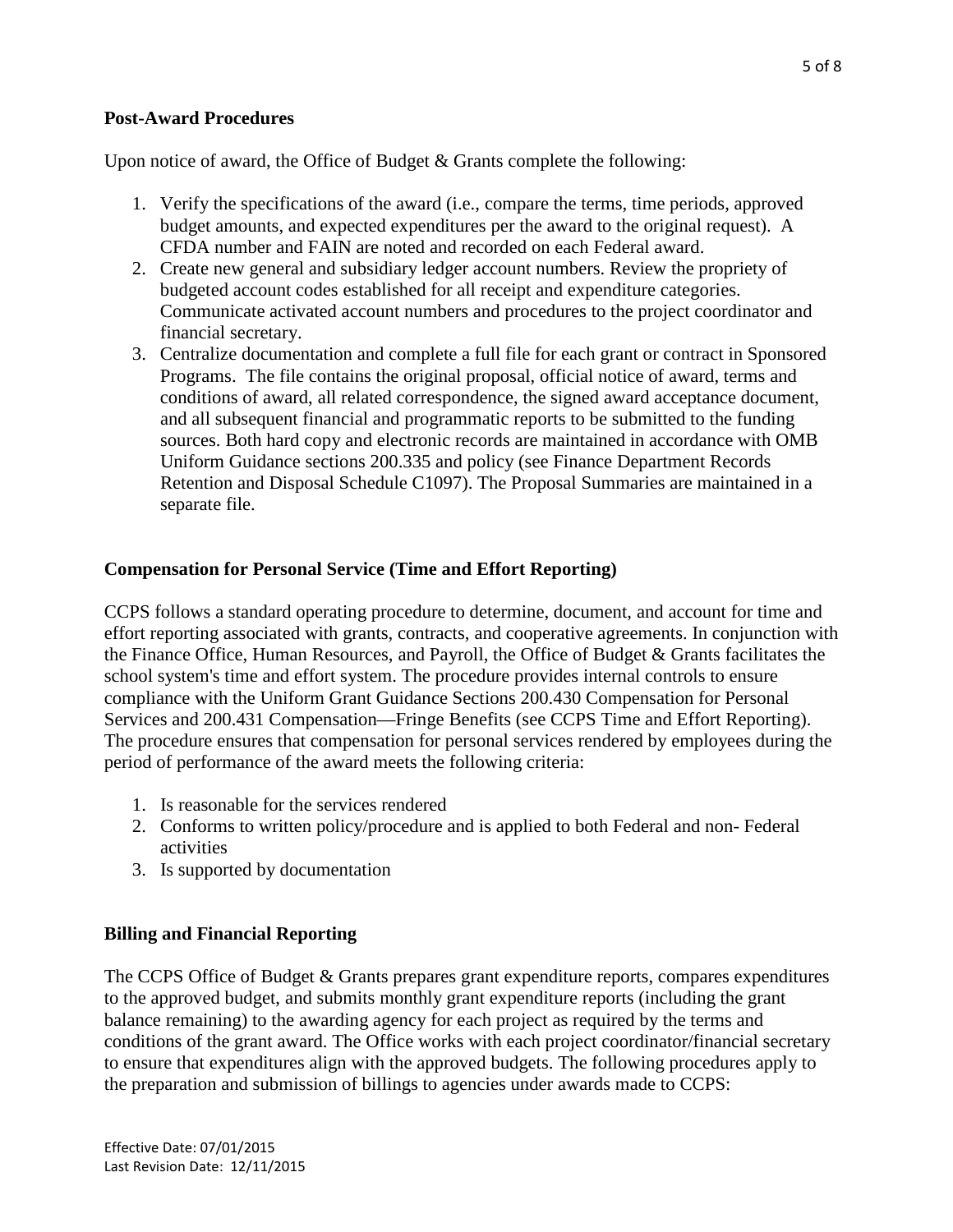- 1. It is the practice of CCPS to request reimbursement after grant expenditures have been incurred, unless an award specifies another method.
- 2. Each award normally specifies a particular billing cycle, therefore, a schedule is established by CCPS for each grant and contract to ensure that reimbursement is made on a timely basis along with any other reporting that is required in addition to the financial reports.
- 3. Requests for reimbursement of award expenditures are based on the actual amounts posted to the financial system, not including encumbrances, as the source for all invoice amounts.
- 4. All financial reports required under each award are prepared and filed on a timely basis. To the extent the year-end audit results in adjustments to amounts previously reported to agencies, revised reports are then prepared and filed in accordance with the terms and conditions of each award.

CCPS maintains separate billing records in addition to the official general ledger accounting records. Billing records are reconciled to the general ledger on a monthly basis.

## **Procurement Under Awards**

Procurement of goods and services under awards received by the school system are subject to purchasing and procurement policies and procedures established by CCPS. In addition, procurements associated with Federal grants, contracts, and awards are subject to supplemental requirements. As such, CCPS abides by the following:

- 1. CCPS will avoid purchasing duplicative items or those that are not necessary for the performance of the activities required by the award.
- 2. CCPS will ensure that contractors perform in accordance with the terms, conditions, and specifications of their contract/purchase order.
- 3. CCPS will maintain written standards of conduct concerning conflicts of interest in purchasing/procurement. (See Board of Education of Carroll County Ethics Policy [BC])
- 4. Where appropriate, to foster greater economy and efficiency, CCPS will use inter-entity agreements to promote cost-effective use of shared goods and services, use Federal excess and surplus property in lieu of purchasing new equipment -- if applicable, and use value engineering clauses in contracts for construction.
- 5. CCPS will maintain records sufficient to detail the history of procurement, including rationale for method of procurement, selection of contract type, contractor selection/rejection, and basis for contract price.
- 6. CCPS policy ensures the five procurement methods (micro-purchase, small purchase, sealed bids, competitive proposals, and sole source) are appropriately used/documented.
	- a. Micro purchase -- Procurement under \$3,000
	- b. Small purchase -- Procurement \$3,000-\$150,000
	- c. Sealed Bids -- Procurement over \$150,000, generally used for construction contracts (see OMB Uniform Grant Guidance Section, 200.320 (c)).
	- d. Competitive Proposals -- Procurement over \$150,000, generally used when a fixed price or cost-reimbursement type contract is awarded and is accompanied by a request for proposal (RFP) with evaluation methods (see OMB Uniform Administrative Guidance, Section 200.320 (d)).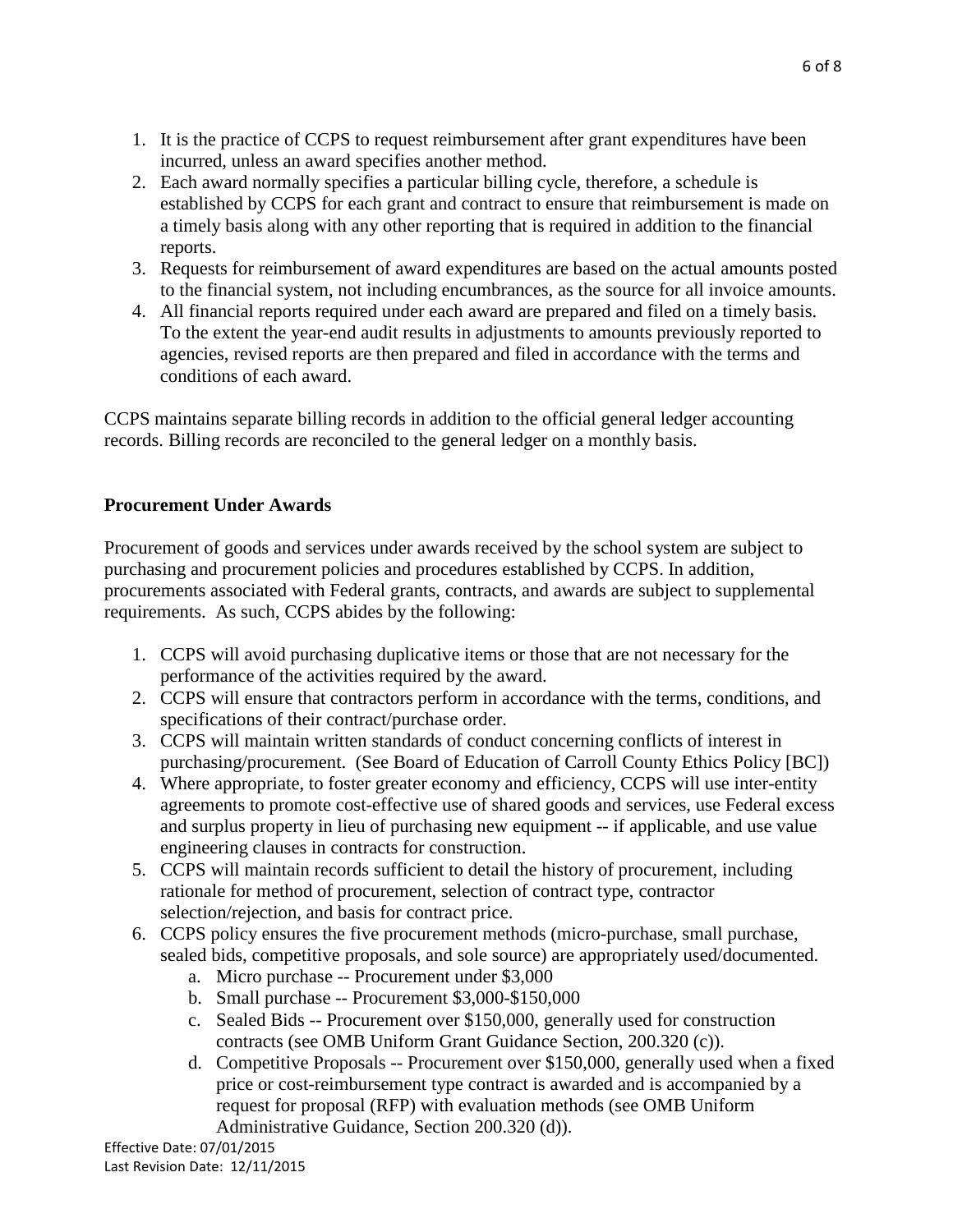- e. Sole Source -- Procurement method used when unique products/supplies are required or in an emergency.
- 7. CCPS makes procurement files available for inspection upon request of an awarding agency.

### **Property Standards**

CCPS may occasionally purchase capital equipment and/or furnishings under a program funded by a Federal agency. For purposes of Federal award accounting and administration, capital "equipment" shall include all assets with a unit cost equal to or greater than \$5,000 and a useful life of more than one year. All capital equipment will be managed and accounted for according to the terms and conditions of the award and in conjunction with school system policy and procedure.

All purchases of capital "equipment" with Federal funds shall be approved in advance either in writing by or via the approved budget from the Federal awarding agency. In addition, the following policies shall apply regarding capital equipment purchased and charged to Federal awards:

- 1. Any capital equipment that is owned by the Federal government and given to CCPS for use in a program shall be marked as such.
- 2. Adequate insurance coverage will be maintained with respect to capital equipment and furniture charged to Federal awards.
- 3. A physical inventory of all capital equipment purchased with Federal funds shall be performed at least once every two years until the item is fully disposed and record retention obligations are met. The results of the physical inventory shall be reconciled to the accounting records of and Federal reports filed by CCPS.

### **Budget and Program Revisions**

CCPS seeks prior approval from its Federal and non-Federal awarding agencies for any budget revisions or programmatic changes that are outside the approved application, terms and conditions of award, expanded authority, etc., including:

- 1. Change in the scope or objective of the funded project or program, even if there is no associated budget revision requiring prior written approval.
- 2. Change in key personnel (project director, principal investigator, etc.) as specified in the grant application and/or notice of award.
- 3. The absence for more than three months, or a 25 percent reduction in time devoted to the project, by the approved project director or principal investigator.
- 4. The need for additional Federal funding.
- 5. The transfer of amounts budgeted for indirect costs to absorb increases in direct costs, or vice versa, if approval is required by the Federal awarding agency.